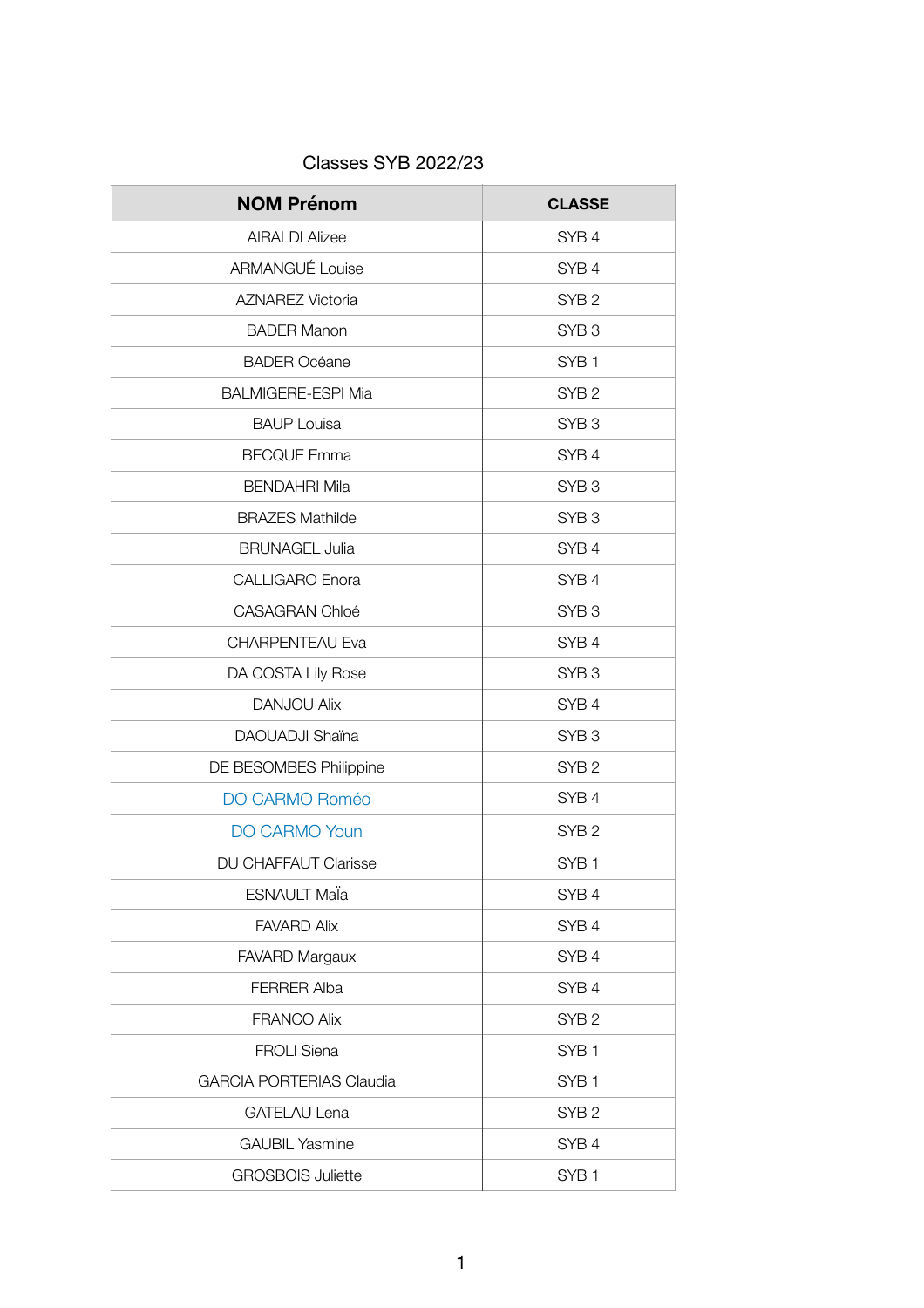| <b>NOM Prénom</b>           | <b>CLASSE</b>    |
|-----------------------------|------------------|
| <b>HUGUEN Charly</b>        | SYB <sub>4</sub> |
| <b>LAABIDI Jordi</b>        | SYB <sub>2</sub> |
| <b>LAMRI Nourane</b>        | SYB <sub>1</sub> |
| <b>LAVERDE Fleur</b>        | SYB <sub>1</sub> |
| <b>LEBRUN Apolline</b>      | SYB <sub>2</sub> |
| <b>LECORRE Anais</b>        | SYB <sub>1</sub> |
| <b>LLATI Amandine</b>       | SYB <sub>4</sub> |
| <b>LLECH Ines</b>           | SYB <sub>2</sub> |
| <b>LLOUBES Valentine</b>    | SYB <sub>3</sub> |
| LOUIS Agathe                | SYB <sub>3</sub> |
| <b>MAFRAY Agathe</b>        | SYB <sub>3</sub> |
| <b>MAGNON Rose</b>          | SYB <sub>3</sub> |
| <b>MARET Josselin</b>       | SYB <sub>4</sub> |
| <b>MENARDO Alix</b>         | SYB <sub>1</sub> |
| MENARDO Margaux             | SYB <sub>3</sub> |
| <b>MEUNIER Sacha</b>        | SYB <sub>3</sub> |
| <b>MONTSERRAT Charlotte</b> | SYB <sub>4</sub> |
| <b>MORGANT Abigail</b>      | SYB <sub>2</sub> |
| <b>OTERO Eugen</b>          | SYB <sub>4</sub> |
| PADERN Lou-Anh              | SYB <sub>2</sub> |
| <b>PALUT Elisa</b>          | SYB <sub>2</sub> |
| PEIRO Eloïse                | SYB <sub>2</sub> |
| PETROVA Adriana             | SYB <sub>3</sub> |
| <b>PEVEL Suzie</b>          | SYB <sub>4</sub> |
| <b>PIECHTA Alice</b>        | SYB <sub>1</sub> |
| PIPERNO Rose                | SYB <sub>3</sub> |
| <b>PUYO Heloise</b>         | SYB <sub>2</sub> |
| <b>QUINTO Paloma</b>        | SYB <sub>3</sub> |
| <b>RAMOS Charlotte</b>      | SYB <sub>2</sub> |
| <b>RAYNIER Julie</b>        | SYB <sub>4</sub> |
| <b>REGA MAS Victor</b>      | SYB <sub>2</sub> |
| <b>ROBIRA Elise</b>         | SYB <sub>3</sub> |
| <b>SALA Paloma</b>          | SYB <sub>4</sub> |